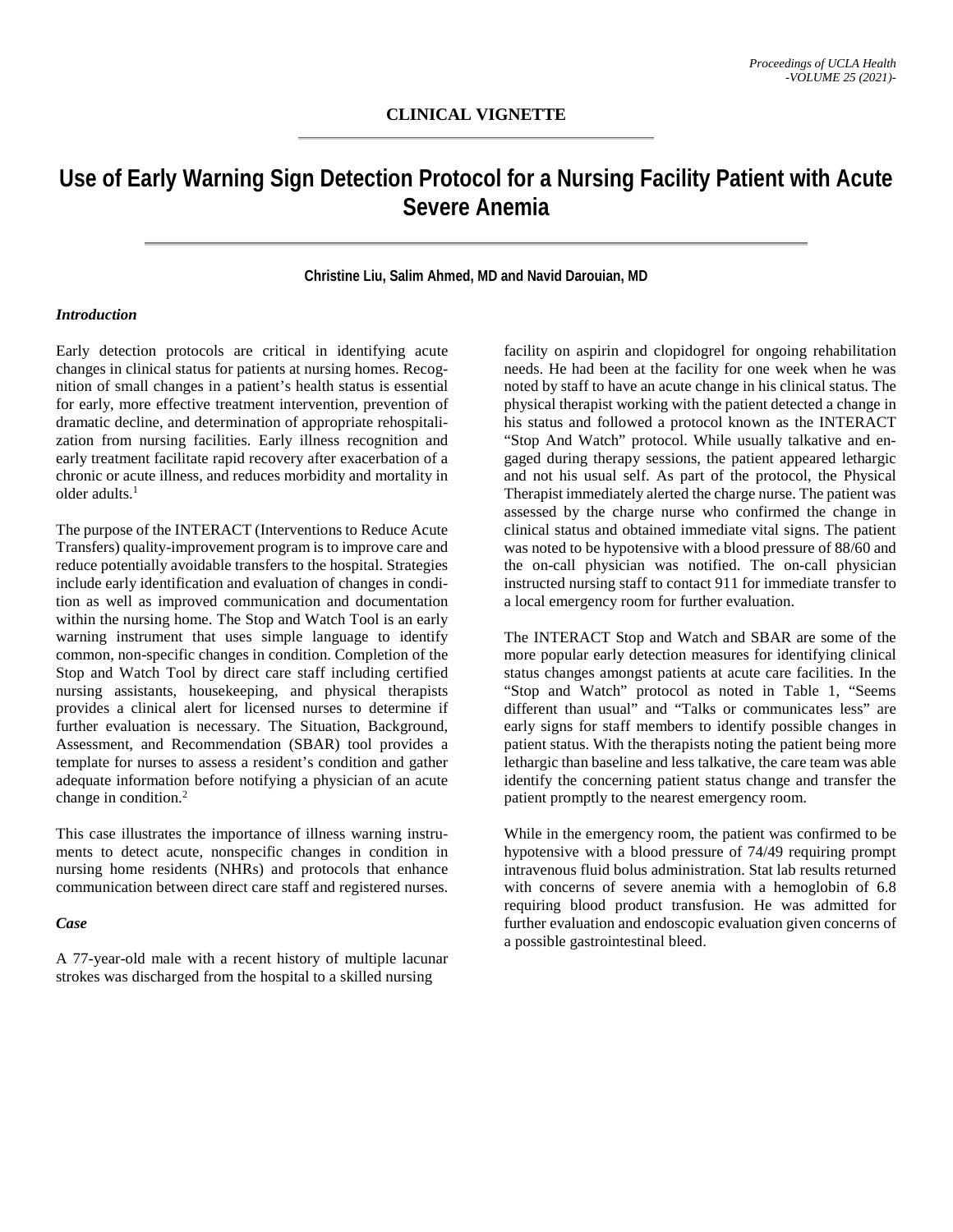#### **Table 1\***

**S** seems different than usual **T** talks or communicates less **O** overall needs more help **P** pain – new or worsening, participated in less activity

**\_\_\_\_\_\_\_\_\_\_\_\_\_\_\_\_\_\_\_\_\_\_\_\_\_\_\_\_\_\_\_\_\_\_\_\_\_\_\_\_\_\_\_\_\_\_\_\_\_\_\_\_\_\_\_\_\_\_\_\_\_\_\_\_\_\_\_\_\_\_\_\_\_\_\_\_\_\_**

**A** ate less **N** no bowel movement in 3 days; or diarrhea **D** drank less

**W** weight change **A** agitated or nervous more than usual **T** tired, weak, confused, or drowsy **C** change in skin or condition **H** help with walking, transferring, toileting more than usual **\*INTERACT Stop and Watch Early Warning Tool**

#### *Discussion*

This example of using the INTERACT Stop and Watch Tool to detect acute severe anemia illustrates the importance of early warning instruments to identify acute changes in condition. Nursing home residents often do not directly communicate new physical complaints due to cognitive and communicative impairment, and often have a multitude of preexisting physical, mental, and behavioral findings that obscure new signs and symptoms. Furthermore, signs and symptoms of infection in elderly patients are often atypical (i.e. falling, weight loss, cognitive decline) while specific ones, such as fever, are often absent. <sup>3</sup> Additionally, hypoactive nonspecific symptoms (i.e. lethargy, weakness, decreased appetite) in NHRs have been shown to be predictive of incipient acute illness. <sup>4</sup> Though studies have stressed the significance of detecting these atypical signs and symptoms in the elderly, their low specificity can lead to delay in diagnosis and treatment. <sup>5</sup> Nonspecific changes are difficult to recognize from baseline, especially with a backdrop of complicated medical histories common in elderly patients and are often underreported. This resident presented as "lethargic" and "not his usual self", which are subjective behavioral changes. Direct care staff, such as nursing assistants (NAs) or the physical therapist in this case, are well positioned to detect signs of acute incipient illness because they provide most of the daily individual care. In nursing homes, NAs share these subjective observations with the registered nurse (RNs) who is responsible for assessment of residents' conditions. However, NAs' communication of these observations to medical staff is often informal, and RNs and physicians tend to focus more on typical/specific signs and symptoms rather than changed behavior. <sup>5</sup> In clinical practice, this unstandardized flow of communication can lead to delayed action. Studies have confirmed the validity of nursing assistants to keenly detect early signs and symptoms of infection in elderly NHRs. Their observations should be taken seriously and followed up. <sup>6</sup> An evidence-based, standardized, illness-warning instrument of possible signs and symptoms is one way of improving early identification of acute changes in NHRs.<sup>1,3,6</sup> By utilizing the Stop and Watch protocol, non-specific symptoms were detected

by frontline staff and quickly reported to the head nurse for further evaluation.

This case further emphasizes the importance of improved interprofessional communication and workflow to improve medical care in nursing homes. One early warning instrument to enhance this communication between frontline staff and licensed nursing staff is the INTERACT Stop and Watch Tool. Elderly patients often present with nonspecific, atypical signs and symptoms that can be aptly recognized by direct care staff. An illness warning protocol incorporates subjective behavioral changes and ensures further evaluation, leading to early intervention and prevention of further decline. Nursing homes should have early detection protocols to identify acute changes in patient status to prevent readmissions, morbidity, and mortality.

## **REFERENCES**

- 1. **Boockvar K, Brodie HD, Lachs M**. Nursing assistants detect behavior changes in nursing home residents that precede acute illness: development and validation of an illness warning instrument. *J Am Geriatr Soc*. 2000 Sep; 48(9):1086-91. doi: 10.1111/j.1532-5415.2000.tb04784.x. PMID: 10983908.
- 2. **Ouslander JG, Bonner A, Herndon L, Shutes J**. The Interventions to Reduce Acute Care Transfers (INTERACT) quality improvement program: an overview for medical directors and primary care clinicians in long term care. *J Am Med Dir Assoc*. 2014 Mar;15(3):162-170. doi: 10.1016/j.jamda.2013.12.005. PMID: 24513226; PMCID: PMC3921692.
- 3. **High KP, Bradley SF, Gravenstein S, Mehr DR, Quagliarello VJ, Richards C, Yoshikawa TT**. Clinical practice guideline for the evaluation of fever and infection in older adult residents of long-term care facilities: 2008 update by the Infectious Diseases Society of America. *Clin*